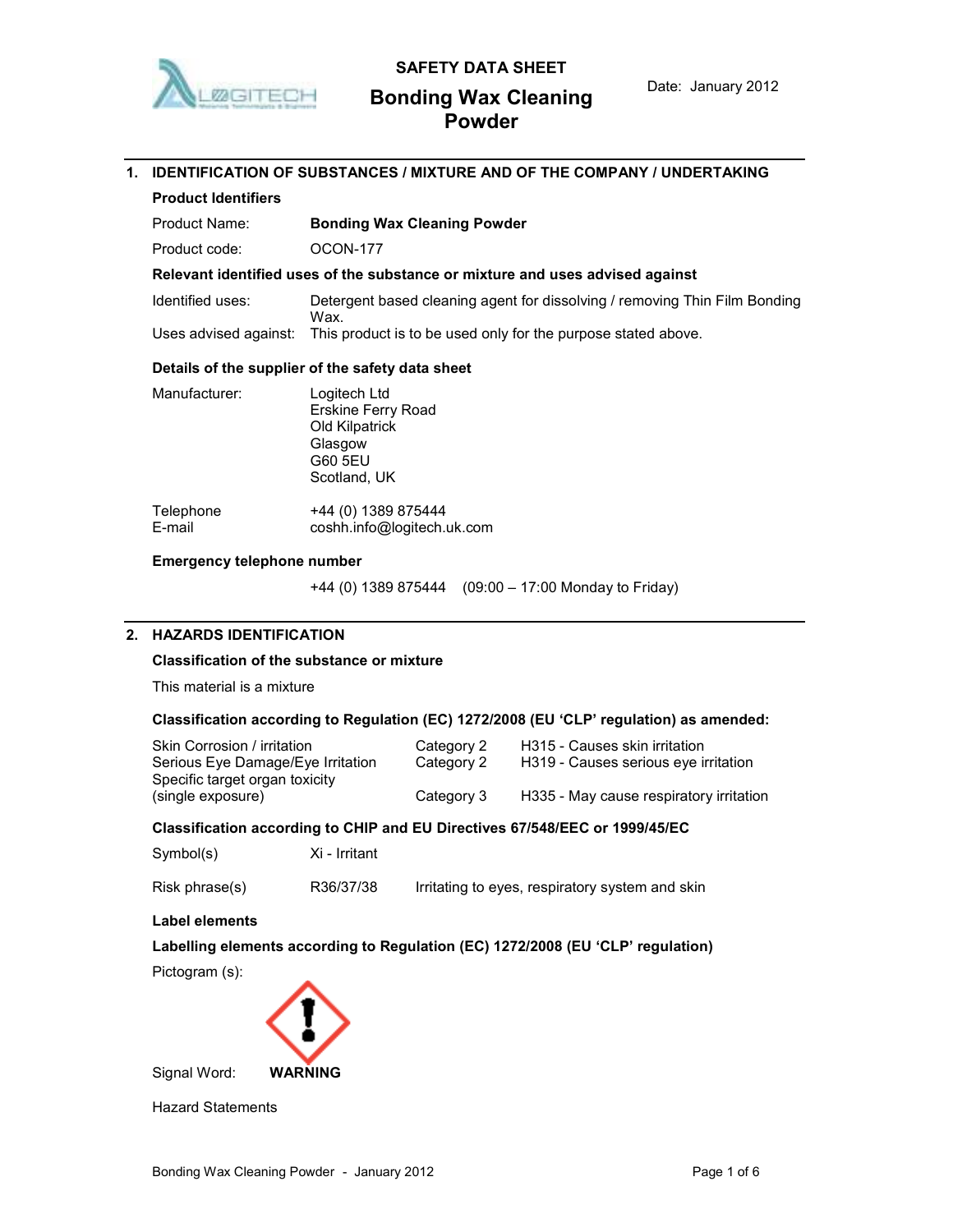Causes skin irritation Causes serious eye irritation May cause respiratory irritation

## Precautionary Statements

Wear protective gloves/ eye protection IF ON SKIN: Wash with plenty of soap and water IF IN EYES: Rinse cautiously with water for several minutes. Remove contact lenses, if present and easy to do. Continue rinsing. Avoid breathing dust.

## Labelling elements according to CHIP and EU Directives 67/548/EEC or 1999/45/EC

Symbol:



Indication of Danger: IRRITANT

Risk phrases: Irritating to eyes, respiratory system and skin Safety phrases: Wear suitable gloves and eye/face protection Do not breathe dust In case of contact with eyes, rinse immediately with plenty of water and seek medical advice After contact with skin, wash immediately with plenty of soap and water.

## Other hazards

In solution or if damp this product forms highly alkaline solutions

## 3. COMPOSITION / INFORMATION ON INGREDIENTS

This material is a mixture.

Hazardous substances present at or above threshold limits:

| Component                                                                                                            | CAS No. | EC No. | $\%$ |
|----------------------------------------------------------------------------------------------------------------------|---------|--------|------|
| detergents / surfactant<br>(identity withheld by manufacturer)                                                       |         |        |      |
| Classification according to CHIP and EU Directives 67/548/EEC or 1999/45/EC:<br>Information not available            |         |        |      |
| Classification according to Regulation (EC) 1272/2008 (EU 'CLP' regulation) as amended:<br>Information not available |         |        |      |

## 4. FIRST AID MEASURES

### Description of first aid measures

#### General advice

Remove from source of exposure.

#### Inhalation

If powder / dust is inhaled, remove material by mechanical means (blowing nose, coughing etc. If person experiences irritation seek medical advice.

## Ingestion

Do not induce vomiting. Seek prompt medical advice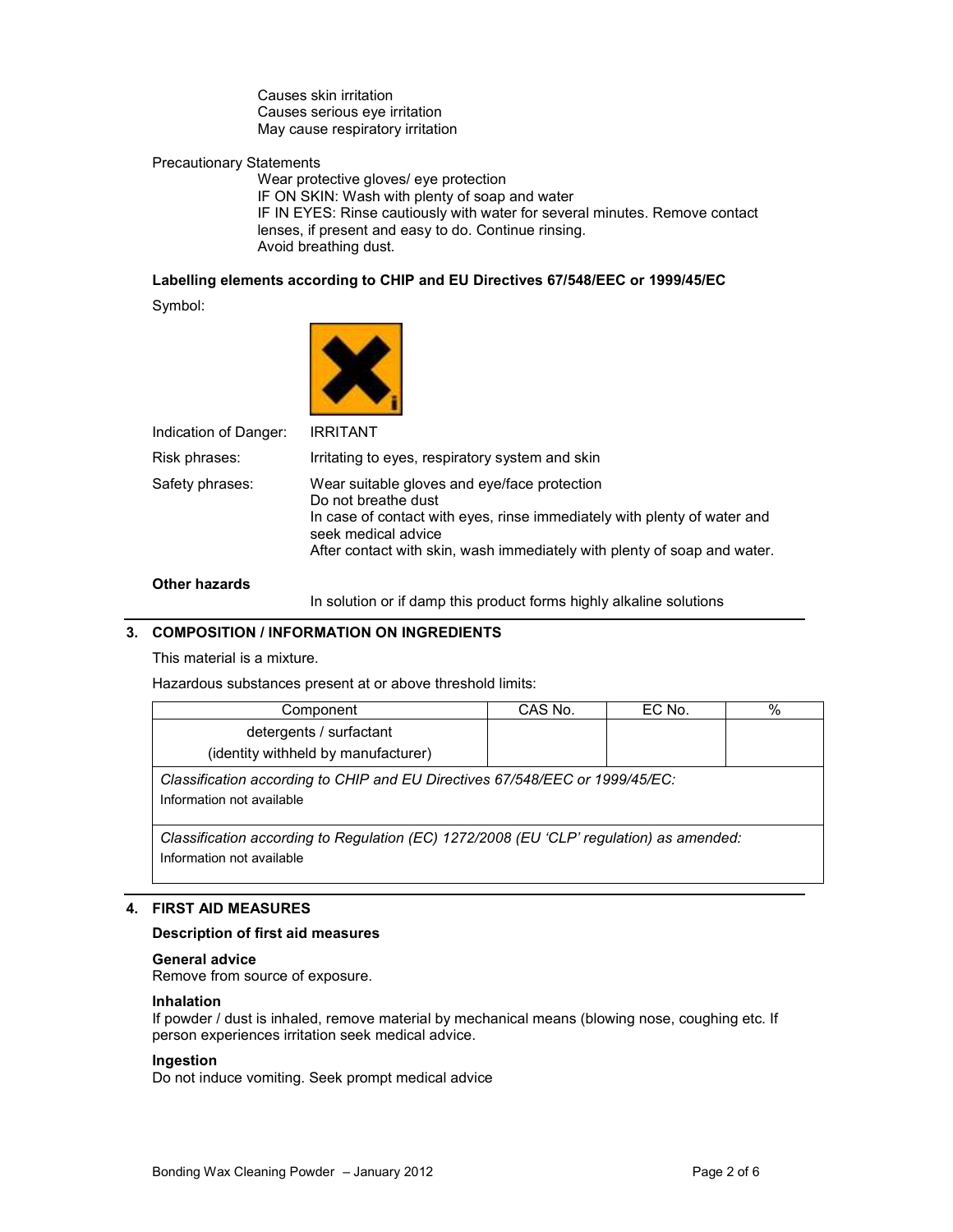### Skin contact

Wash area with soap and water then rinse thoroughly with water. If person experiences persistent irritation seek medical advice.

## Eye contact

Immediately wash out with plenty of water. After initial flushing, remove any contact lenses and continue flushing.

Seek medical advice in the event of continued irritation or other complaints or if initial flushing with water was delayed.

## Most important symptoms and effects, both acute and delayed

No specific effects and/or symptoms have been reported or are known.

## Indication of any immediate medical attention and special treatment needed None

## 5. FIRE-FIGHTING MEASURES

#### Extinguishing media

Suitable extinguishing media: Water spray, alcohol resistant foam, dry extinguishing powder, carbon dioxide

Unsuitable extinguishing media: None

#### Special hazards arising from the substances or mixture

Product is based on organic materials. Combustion will produce carbon dioxide, carbon monoxide and possibly irritating or toxic organic chemicals.

#### Advice for fire fighters

Wear self-contained breathing apparatus.

#### 6. ACCIDENTAL RELEASE MEASURES

# Personal precautions, protective equipment and emergency procedures Minimise contact with skin.

Prevent eye contact or inhalation.

### Environmental precautions

Do not allow to contaminate rivers, streams, other waterways, drains, soil or the remaining environment.

#### Methods and material for containment and cleaning up

Sweep or scrape the spillage into a sealable storage container taking care to minimise the generation of airborne dust.

#### Reference to any other sections

See section 13 for disposal information See section 8 for information on personal protective equipment

## 7. HANDLING AND STORAGE

## Precautions for safe handling:

Do not breathe dust. Prevent eye contact. Minimise skin contact.

## Conditions for safe storage, including any incompatibilities

No special requirements

Specific end use(s) None identified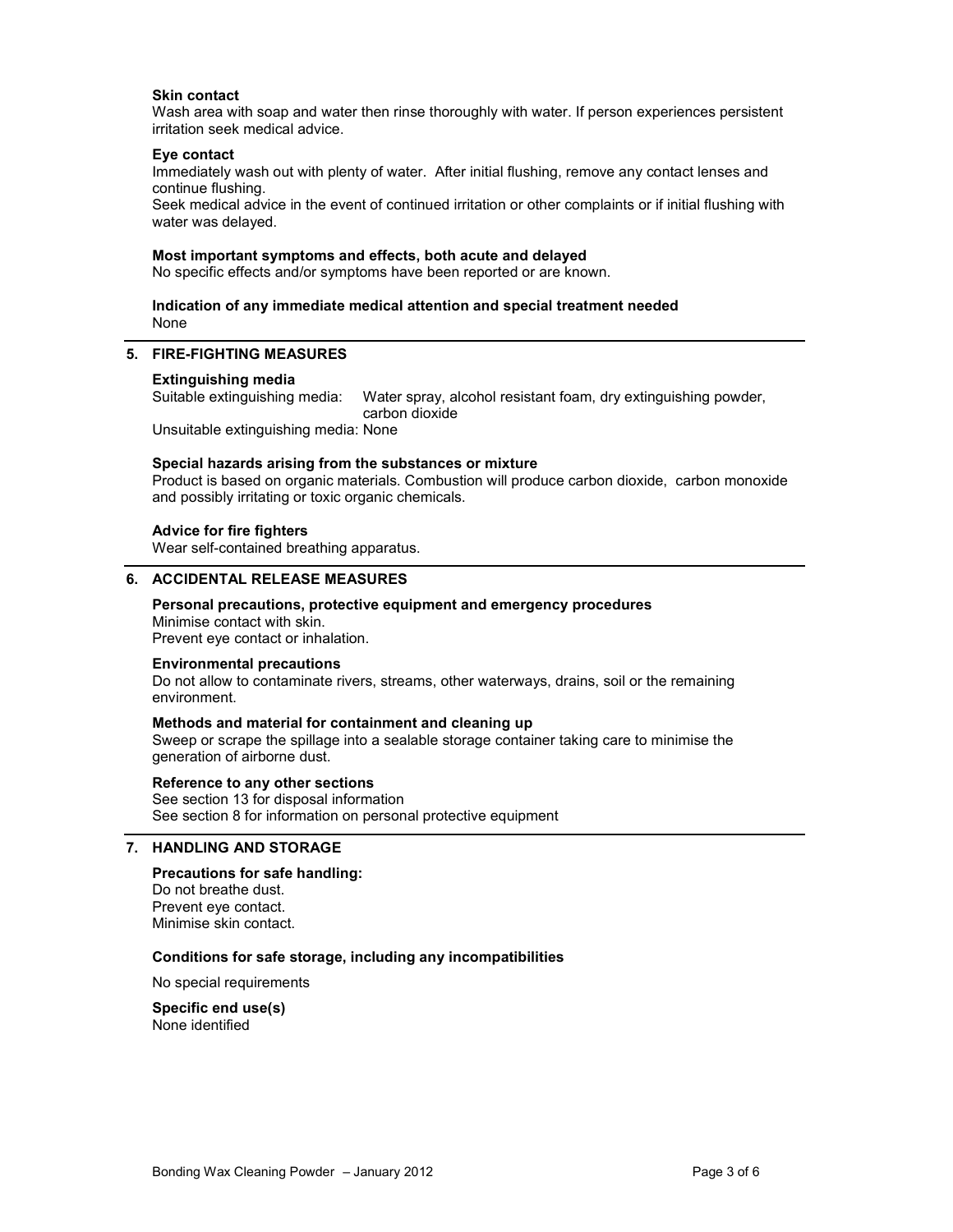# 8. EXPOSURE CONTROLS / PERSONAL PROTECTION

## Control parameters

### Exposure limits:

The UK Workplace Exposure Limit (WEL) for general (nuisance) dust is NOT applicable to this material.

Exposure should be minimised.

Exposure limits may be specified in other individual countries. Check national legislation for appropriate exposure limits.

| Derived No Effect Level (DNEL)                                                                                               |                        | No information available.                                                                                                                                                                            |
|------------------------------------------------------------------------------------------------------------------------------|------------------------|------------------------------------------------------------------------------------------------------------------------------------------------------------------------------------------------------|
| <b>Predicted No Effect Concentration (PNEC)</b>                                                                              |                        | No information available                                                                                                                                                                             |
| <b>Exposure controls</b>                                                                                                     |                        |                                                                                                                                                                                                      |
| Appropriate engineering controls                                                                                             |                        | Provide ventilation / extraction to prevent inhalation of excessive dust or fume from heated material.                                                                                               |
| Personal protective equipment<br>If PPE is necessary to control exposure use the following:<br><b>Respiratory protection</b> |                        | For dust only, use an EN149 approved respirator fitted with a<br>particle filter (type P1, P2 or P3).                                                                                                |
|                                                                                                                              | provides some guidance | The correct selection, fitting, use, storage and maintenance of<br>respiratory protective equipment is important. Follow manufacturer's<br>recommendation or seek expert advice. HSE document HSG 53 |
| <b>Hand protection</b>                                                                                                       |                        | Wear protective gloves (all types suitable provided they are<br>replaced before the inside becomes contaminated with the product.                                                                    |
| <b>Skin protection</b>                                                                                                       | Long sleeved clothing. |                                                                                                                                                                                                      |
| Eye protection                                                                                                               |                        | EN approved goggles or face shield                                                                                                                                                                   |
|                                                                                                                              |                        |                                                                                                                                                                                                      |

## 9. PHYSICAL AND CHEMICAL PROPERTIES

## Information on basic physical and chemicals properties

| Appearance:                  | off-white powder                  |
|------------------------------|-----------------------------------|
| Odour:                       | none                              |
| Odour threshold:             | information not available         |
| pH:                          | 11 – 12 as a 1% solution in water |
| Melting point:               | information not available         |
| Boiling point:               | information not available         |
| Flash point:                 | information not available         |
| Evaporation rate             | information not available         |
| Flammability                 | information not available         |
| Upper/lower                  | information not available         |
| explosive limits             | information not available         |
| Vapour pressure              | information not available         |
| Vapour density               | information not available         |
| Density                      | information not available         |
| Solubility in water:         | $0 - 10\%$ .                      |
| Solubility in other          |                                   |
| Ingredients:                 | information not available         |
| <b>Partition coefficient</b> |                                   |
| Octanol/water:               | information not available         |
| Auto-ignition temperature    | information not available         |
| Decomposition temperature    | information not available         |
| Viscosity                    | information not available         |
| Explosion properties:        | information not available         |
| Oxidising properties:        | Not oxidising.                    |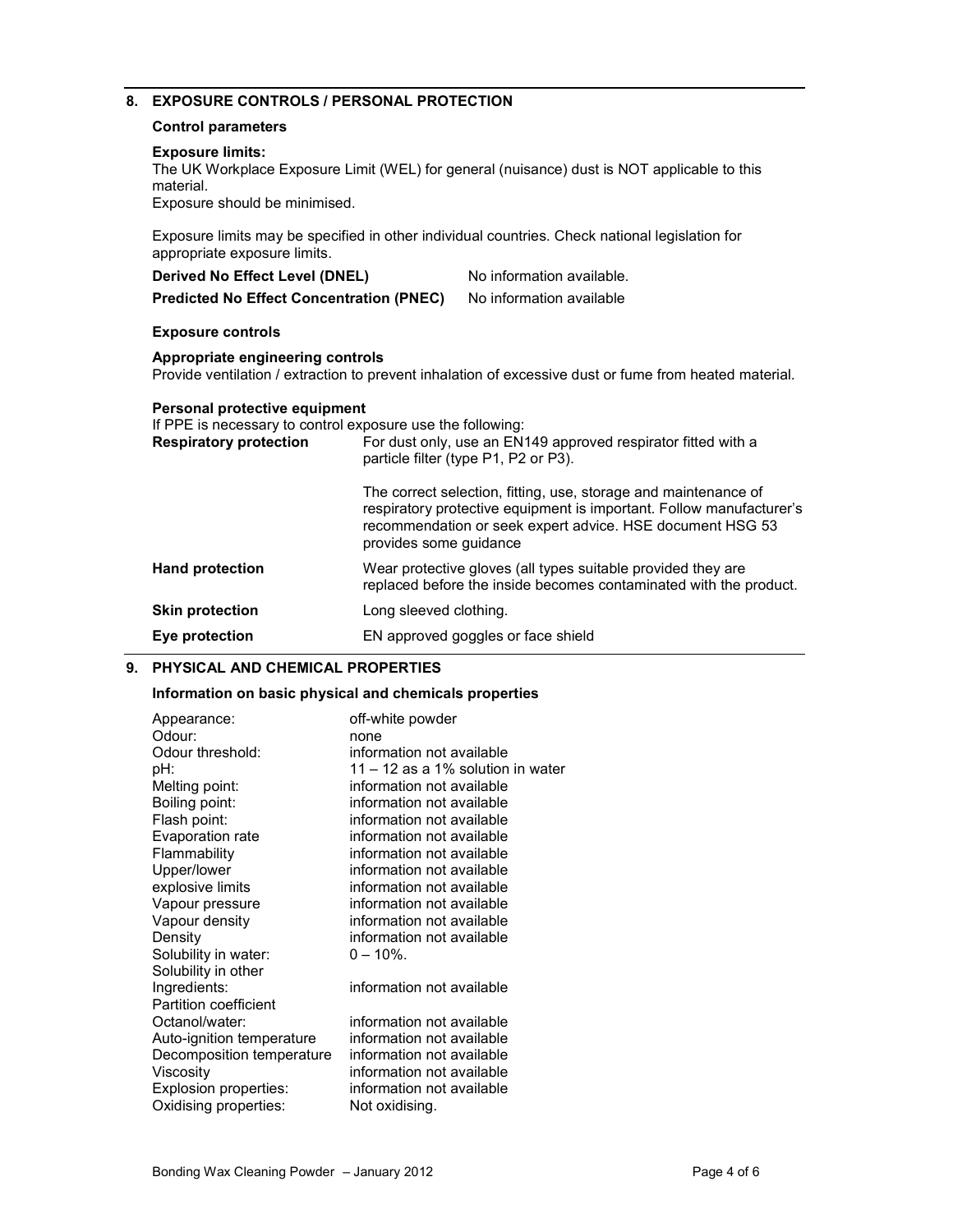### 10. STABILITY AND REACTIVITY

#### **Reactivity**

In solution or if damp this product forms highly alkaline solutions which can be corrosive to aluminium and other metals.

### Chemical stability

Stable at room temperature.

Possibility of hazardous reactions No hazardous reactions known

Conditions to avoid High temperatures,ignition sources

Incompatible materials Strong oxidising agents

### Hazardous decomposition products

Combustion will produce carbon dioxide, carbon monoxide and possibly irritating and toxic organic chemicals.

## 11. TOXICOLOGICAL INFORMATION

### Information on toxicological effects

| Acute toxicity            |
|---------------------------|
| Irritation                |
| Corrosively               |
| Sensitisation             |
| Repeated dose toxicity    |
| Carcinogenicity           |
| Mutagenicity              |
| Toxicity for reproduction |

no data available expected to be irritant to eyes, skin and respiratory system no data available no data available no data available Not classified as carcinogenic no data available no data available

## 12. ECOLOGICAL INFORMATION

### **Toxicity**

Acute toxicity for fish no data available Acute toxicity for crustacea no data available Acute toxicity for algae no data available

### Persistence and biodegradability

Data not available but expected to be fully biodegradable.

Bioaccumulative potential Data not available.

Mobility in Soil Data not available.

Results of PBT and vPvB assessment No components are classified as PBT or vPvB.

# Other adverse effects

Data not available

## 13. DISPOSAL CONSIDERATIONS

#### Waste treatment methods